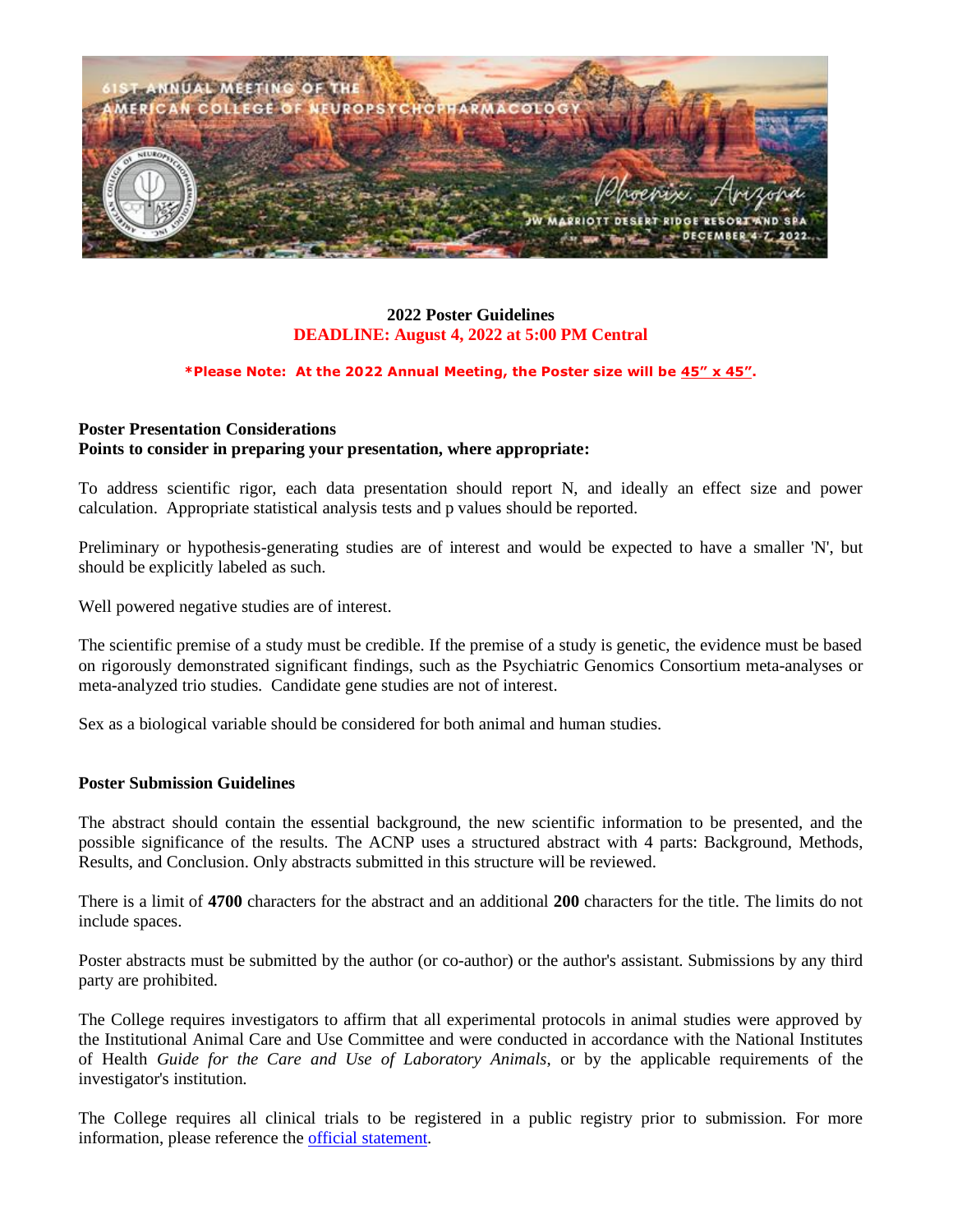All materials submitted for presentation at the 2022 ACNP Annual Meeting will be published in *NPP* and should be original and not previously published. Following publication authors may reuse their work with the sole requirements of full citation and link to the original publication online.

**All poster presenters MUST complete a Conflict of Interest Disclosure form. The disclosure policy FOR POSTERS ONLY, states authors need only disclose conflicts that are relevant to the poster. Poster presenters who do not complete the disclosure form will not be allowed to present a poster at the ACNP Annual Meeting. Industry authors must list their employer as a conflict.**

Non-members must be invited to the annual meeting by an ACNP member and will be allowed to present a poster if he/she chooses to do so. The guest invitation will constitute sponsorship by the inviting member. No other rules for poster sponsorship will be required.

Presenting authors must be registered for the Annual Meeting and meet eligibility criteria (listed below) for a poster to be reviewed. The poster abstract and the completed meeting registration [along with the corresponding meeting registration fee] **must** be received by the Executive Office no later than **Thursday**, August 4<sup>th</sup>. Once the abstracts are reviewed, those accepted will only be scheduled for presentation if the presenting author has registered.

### **Poster Reviews**

The Program Committee will review Poster abstracts on the following criteria:

- Abstracts should contain original data **(Abstracts lacking original data will not be accepted).**
- Posters should not be of a commercial or promotional nature.

**Poster Eligibility -** Groups Entitled to Present Posters\*

- ACNP Fellows, Members, Associate Members, and Emeritus
- 2022 ACNP Travel Awardees
- Past ACNP Travel Awardees (2018-2021)
- 2022 Non-ACNP Travel Awardees (ADAA and CDI)
- Invited Guests (including Trainees)
- Corporate Representative\*

*\*Corporate Representatives may present one poster. The designated poster allotment for Corporate Representatives is based on the annual participation fee paid. The attendee MUST be registered for the meeting prior to making a poster request. Please contact your Corporate Representative if you have questions about designated poster allotment for your organization.* 

### **Poster Limits**

**ACNP Fellows & Members** may present two posters OR present one poster and invite a guest (who may present a poster).

**Associate Members** may present up to two posters.

**2022 ACNP Travel Awardees** may present one poster. The poster should list "2022 Travel Awardee" in the upper left-hand corner of the poster board.

**Past Travel Awardees (2018-2021; including ADAA**) may present one poster. The poster should list the appropriate designation "ACNP Past Travel Awardee" or "ADAA Past Travel Awardee" in the upper left-hand corner of the poster board.

**2022 Non-ACNP Travel Awardees** (ADAA & CDI Trainees) may present one poster. The poster should list the appropriate designation "2022 ADAA Travel Awardee" or "2022 CDI Trainee" in the upper left-hand corner of the poster board.

**Invited Guests & Trainees** may present one poster. The poster should list the name of the ACNP member who extended their guest invitation in the upper left-hand corner of the poster board.